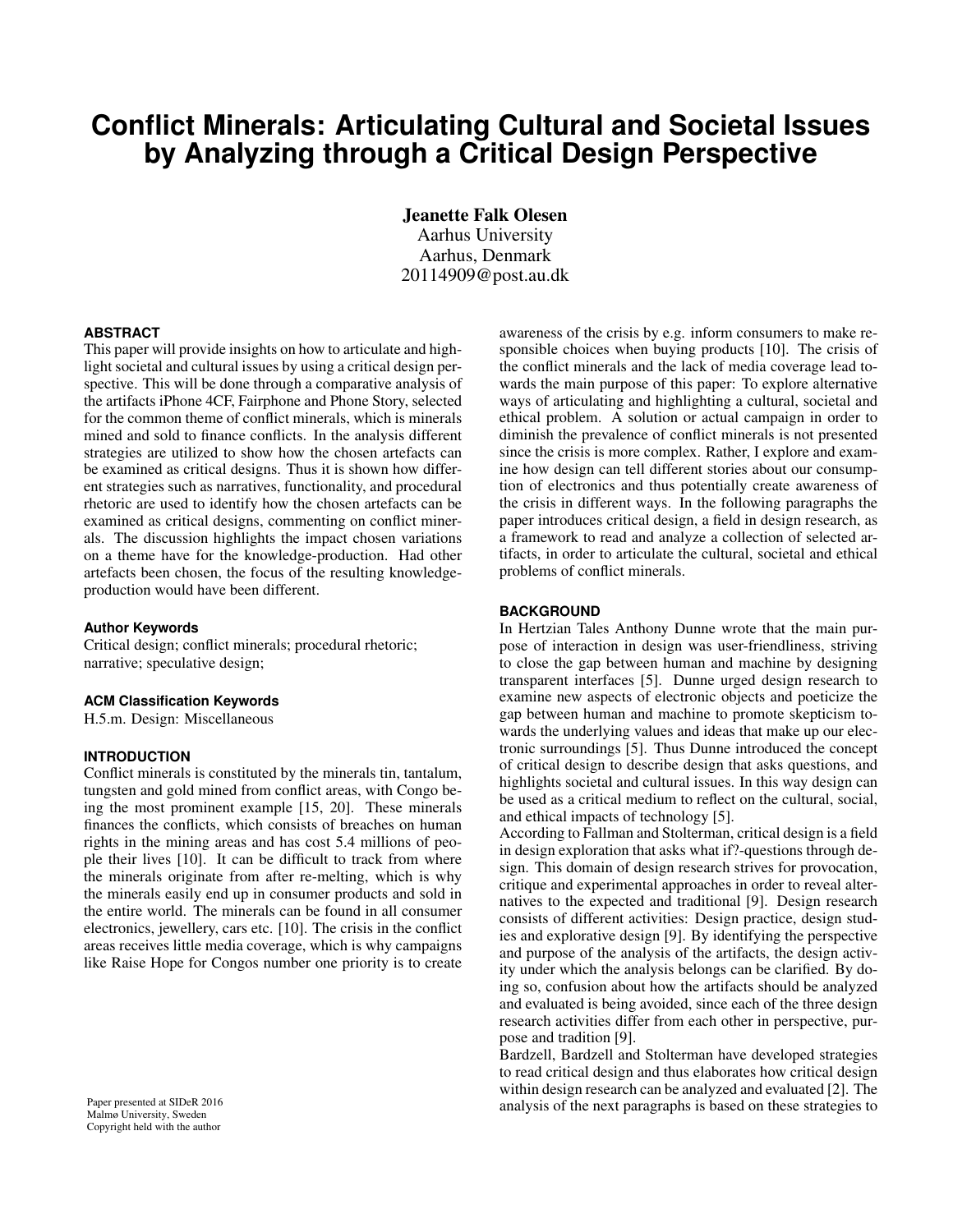read critical design. The strategies are: "1) Identify a unit of analysis to work from (typically a part of a whole design, such as its UI; a design considered as a finished product; or a collection of related designs). 2) Situate that unit of analysis in relation to extant conventions and norms. 3) Isolate the critical aspects of the design as a focus of thought and attention." [\[2\]](#page-3-5) The steps are not expressing a linear proces, but are merely meant to guide and support the analytical process [\[2\]](#page-3-5).

# **DESIGN PROCES**

To examine how the conflict minerals crisis can be articulated through critical design, I chose three artifacts: the campaign iPhone 4CF, the smartphone Fairphone and the game Phone Story. These artefacts all shed light on the use of conflict minerals in phones and are selected for the various ways in which this theme manifests itself.

The first point in Bardzell, Bardzell and Stoltermans strategy is expressed by the selected collection of artifacts, which are related to the conflict minerals. Selected parts of the artefacts are being analyzed: The analysis of iPhone 4CF focuses on the website and not the surrounding activities of the campaign. The analysis of Fairphone focuses on the phone itself and parts of the associated website, since it is necessary for the critical analysis of the phone. The analysis of Phone Story focuses on the game itself and not the associated website.

#### **ANALYSIS**

#### **iPhone 4cf (Conflict Free)**

The design of the website associated with iPhone 4CF resembles Apples own website (see figure 1): It consists of greyish colours, same website structure as apple.com had in 2010, high definition photographs of iPhone 4 phones, which were set up almost exactly like Apples own press photographs, almost the same font, almost the same apple logo (with minor differences), almost the same header etc. The website said that Apple offered iPhone-users a free upgrade to the new iPhone 4CF if they showed up to the pre-release event the 16th of November 2010 at Fifth Avenue in the Apple Store [\[7\]](#page-3-6). Additionally the website said that the new phone was exactly like the original iPhone 4, but was produced without conflict minerals. The website described how Apple would lead the way for a counter movement, that strived for a conflict free world, while they hoped for increasing the awareness about the conflict in especially Congo and also get other companies to join the movement [\[7\]](#page-3-6). On the original Apple website advertisement for Apples other products is shown, while the iPhone 4CF website is about making the world a better place and not by buying more of Apples products. Apple is an example of one of the largest electronics companies, which is why they would have an impact on the demand of minerals for the electronic components. The strategy of the iPhone 4CF website is about weaving a narrative around a large, well-known electronics company, which is unlike the companys own way of communicating. In this way the website asks the reader: What if Apple did this? and he or she can ponder this alternative narrative that the website sets up. This strategy is a kind of design fiction, which according to Tanenbaum is defined as in the following: "Design fiction [...] uses these fictional depictions of future technology to tell a story



Figure 1. Apple at the left side, and iPhone 4CF at the right side.

about the world in which that technology is situated: It uses narrative structures to explore and communicate the possible futures for technology" [\[17\]](#page-3-7).

By placing new technology in a narrative, which is the case with the iPhone 4CF, the reader is forced to consider questions about ethics, values, social perspectives, causality, politics, psychology and feelings [\[17\]](#page-3-7). In critical design, narratives are seen as a potential to bring the user into play as a protagonist and co-producer of narrative experiences [\[5\]](#page-3-3). Dunne and Raby also terms this as speculative design - that is using design as a means of speculating about how things might be [\[6\]](#page-3-8). Seen from a design practice perspective, we cannot actually test the mentioned object. From an explorative design perspective on the other hand, the surrounding narrative around the fictitious phone serves as a breeding ground for speculations on alternatives. Even though there is no real product it does not have to downgrade iPhone 4CF as a critical design. This strategy corresponds to Dunnes approach to critical designs functionality: It does not have to be fully functional [\[5\]](#page-3-3). Thus iPhone 4CF articulate conflict minerals by setting up a narrative about how Apple will take the lead in producing ethically responsible phones, which is not the case. According to Amnesty International and Global Witness as of the 24th of April 2015, Apple still does not do enough to avoid conflict minerals in their products [\[13\]](#page-3-9). Furthermore it is known how workers at Foxconn, which produces electronics for Apple, have committed suicide [\[16\]](#page-3-10), and have been working under harsh conditions [\[19\]](#page-3-11) etc.

#### **Fairphone**

The goal of a Dutch company, Fairphone, is to mobilize a movement for the production of electronics, by producing a smartphone manufactured under ethically justifiable conditions [\[8,](#page-3-12) [14\]](#page-3-13). By actually selling a product, Fairphone has a distinct relation between designer and customer, which characterizes the design practice perspective [\[9\]](#page-3-4). In this paper I choose to analyse Fairphone as a critical design and with it I am following Bardzell, Bardzell and Hansens argument: "[...] we argue that while the intentions of the objects designer are important and annotations are a good mechanism to articulate them, the critical reception of objects can be equally generative of RtDs (research through design, red.) knowledge impacts" [\[1\]](#page-3-14). By emphasizing that not only the intention of the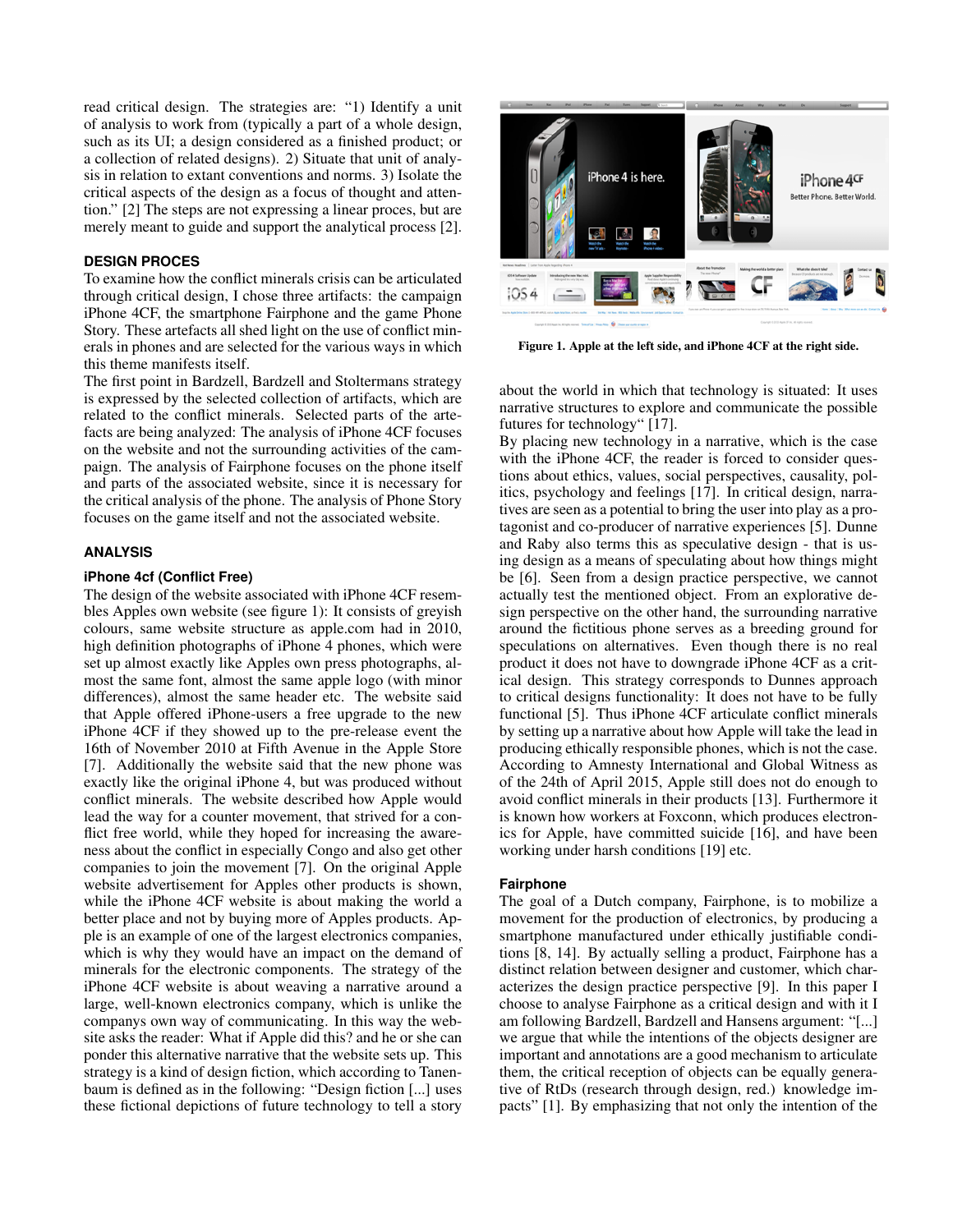designer, but also the reception and analysis of the artifact has significance, every object can then be examined as a critical design, some more complex than others [\[1\]](#page-3-14). By analyzing Fairphone as a critical design the object can then generate other forms of insights, than had it been viewed as a design for use.

Since Fairphone is a fully functional design, the analysis of Fairphone as a critical design moves away from Dunnes approach to how critical design does not have to work. As a critical design Fairphone's strategy leans on DiSalvos focus on computation in critical design [\[4\]](#page-3-15). Since Fairphone is a functional design, that can be purchased and owned, it is not only a what if-scenario for the user. Instead, an alternative to the conventional way of producing electronics on is revealed as possible to achieve. In the combination of the functioning smartphone and the informative website, Fairphone can be examined as a critical design, that comments on what the electronics industry does not: Fairphone opens up its process and shows an alternative way of producing commercial design for use, while at the same time pointing out the rest of the industry's lack thereof.

# **Phone Story**

The Yes Lab made the game Phone Story that informs the player about the circumstances under which a smartphone is manufactured. To win, the player has to keep the child workers working in the mine, prevent the factory workers of committing suicide, distribute phones to consumers and lastly sort toxic electronic scrap. If the player does not finish the level, the narrator ironically bursts out: "You didnt meet the goal. Dont pretend you are not complicit."

The way Phone Story is a critical design is accomplished via procedural rhetoric, that is a kind of rhetoric conducted through computational media [\[4\]](#page-3-15). Procedural rhetoric is a practice where processes are utilized in a convincing way. To be exact, arguments are composed through processes to convince the recipient [\[3\]](#page-3-16). Computer games can formulate claims on how things are connected through procedural rhetoric: "[...] video games do not simply distract or entertain with empty, meaningless content. Rather, video games can make claims about the world. [...] video games make argument with processes." [\[4\]](#page-3-15). To progress in the game the player ironically have to carry out exactly what the electronics companies are being criticized for: poor precautions against using conflict minerals, poor working conditions in the production of electronics, complicity in consumerism, and being complicit in the increase of dangerous electronics scrap. The sense of irony is being further enhanced if the game is played in its original version: As an app to a smartphone, by which the player then is standing with the focal point of the game in the hand. Instead of being an alternative narrative, like the strategy iPhone 4CF is using, Phone Story is using the strategy of revealing hegemony [\[4\]](#page-3-15). Phone Story utilizes procedural rhetoric as a mean to reveal hegemony in proportion to consumers purchases of certain electronics products. The dominating group is the electronics company, that produces products under doubtful circumstances, while the subordinate group is the consumers, that buys the products and with it is contributing to the demand and in consequence the manufacturing of the products. The social manipulation is happening through the companys alluring advertisements, while not being transparent in proportion to their production, their supply chain and that in reality it is difficult to track conflict minerals. Since Phone Story was released in 2011, there has been greater focus on the issues regarding the use of conflict minerals. However, armed conflicts are still happening in Congo, while being financed by the conflict minerals [\[10\]](#page-3-2).

# **PERSPECTIVE**

The three above-mentioned artefacts are, as critical designs, all examples of how a common theme of conflict minerals can be articulated. By choosing these three artifacts it was demonstrated how different approaches and strategies can manifest itself as critical design. One way of generating knowledge is through variations on a theme [\[1\]](#page-3-14). The artefacts can be seen as paratexts to the theme of conflict minerals and together they illustrate this paper's approach to the theme. Paratexts are contexts that shape the perception of a whole [\[11\]](#page-3-17). By choosing parts to focus on in the analysis of the artefacts, I shape how the whole of the individual artefacts appears. How the artefacts are analyzed as critical design is influenced by this selection of paratexts that constitutes how the individual artefact appears. The artefacts are being compared to each other in the analysis and are thus becoming paratexts to each other as a collection.

The collection of iPhone 4CF, Fairphone and Phone Story has certain common features in addition to the varying focus on conflict minerals: First and foremost the artefacts are about smartphones. Had other artefacts been selected, the collection and the understanding of the collection as a whole would have appeared differently.

The analysis identified different strategies for the three artefacts that illustrated how the artefacts were critical designs. iPhone 4CFs analysis emphasized the artefacts use of alternative fiction, a strategy supported by Dunne. The analyses of Fairphone emphasized the functionality of the artefact unlike iPhone 4CF. The analysis of Phone Story emphasized the utilization of procedural rhetoric. In each their way, the artefacts articulated conflict minerals with varying focus and perspective.

The analysis followed the argument of Bardzell, Bardzell and Hansen, who states that every object can be examined as a critical design, some more complex than others. With this argument I choose Fairphone, which otherwise usually has a distinct designer-customer relations like examinations in a design practice perspective focuses on. By analyzing Fairphone as a critical design and comparing with iPhone 4CF insight on how Fairphone is a critical design and how it plays together with other related critical designs can be gained.

# **Discussion**

Martin Howses project Earthboot [\[12\]](#page-3-18) focuses on the pronounced disconnection between the digital computation in conventional computers and their terrestrial foundation consisting of minerals. Had this project been a part of the collection, the generated knowledge would potentially have moved away from how companies treat their production workers to a focus on consumers disconnection with nature as the fundamental building material for our digital everyday life in